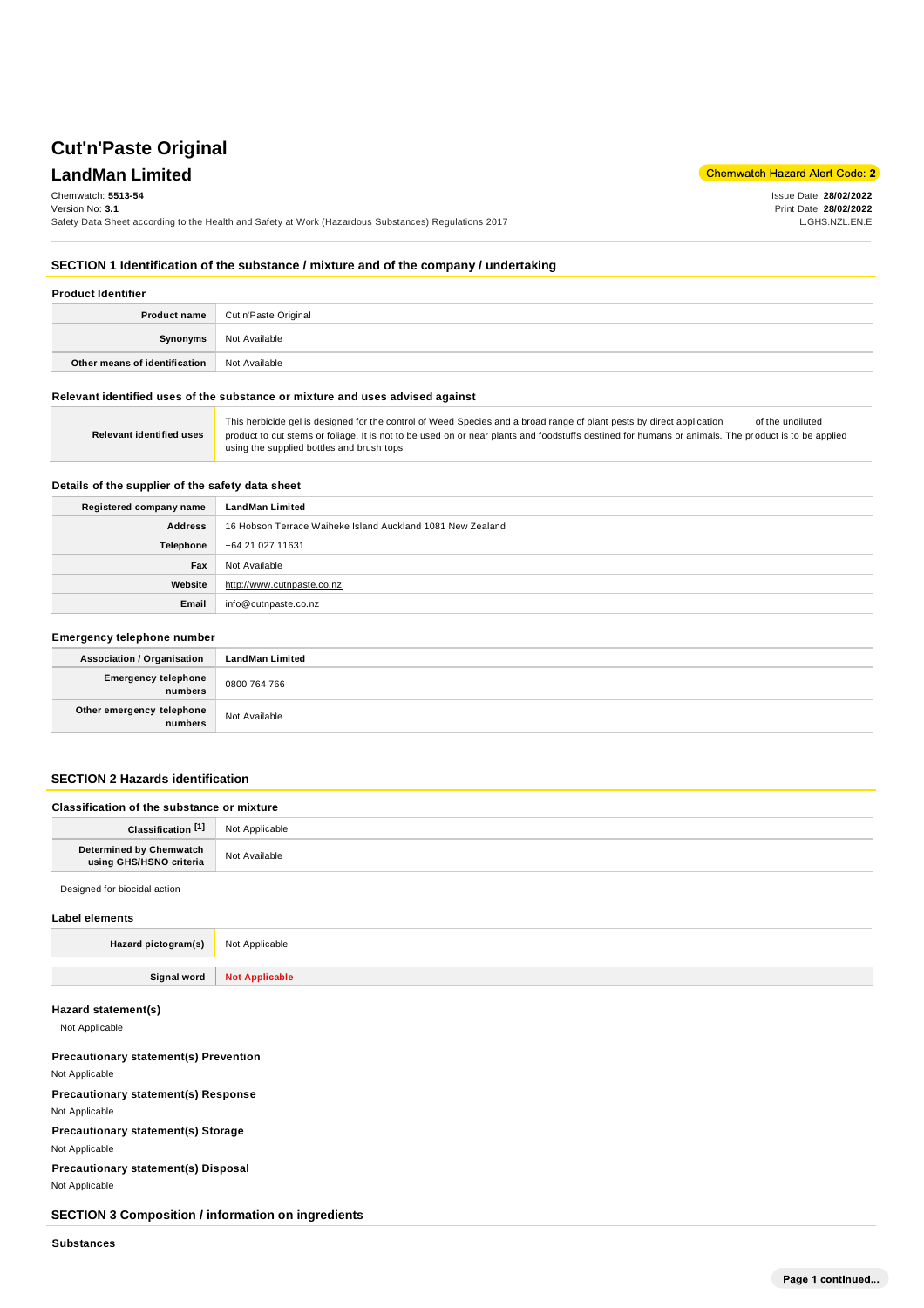#### See section below for composition of Mixtures

#### **Mixtures**

| <b>CAS No</b> | %[weight]                                                                                                                                                                                             | Name                           |
|---------------|-------------------------------------------------------------------------------------------------------------------------------------------------------------------------------------------------------|--------------------------------|
| 38641-94-0    | 13                                                                                                                                                                                                    | glyphosate isopropylamine salt |
| 7732-18-5     | >75                                                                                                                                                                                                   | <u>water</u>                   |
| Leaend:       | 1. Classified by Chemwatch; 2. Classification drawn from CCID EPA NZ; 3. Classification drawn from Requlation (EU) No 1272/2008 - Annex VI;<br>4. Classification drawn from C&L * EU IOELVs available |                                |

#### **SECTION 4 First aid measures**

| Description of first aid measures |                                                                                                                                                                                                                                                                                                                                                                                                                                                                                                                                                                                                                                                 |  |
|-----------------------------------|-------------------------------------------------------------------------------------------------------------------------------------------------------------------------------------------------------------------------------------------------------------------------------------------------------------------------------------------------------------------------------------------------------------------------------------------------------------------------------------------------------------------------------------------------------------------------------------------------------------------------------------------------|--|
| <b>Eye Contact</b>                | If this product comes in contact with the eyes:<br>Wash out immediately with fresh running water.<br>Ensure complete irrigation of the eye by keeping eyelids apart and away from eye and moving the eyelids by occasionally lifting the upper<br>and lower lids.<br>Seek medical attention without delay; if pain persists or recurs seek medical attention.<br>Removal of contact lenses after an eye injury should only be undertaken by skilled personnel.                                                                                                                                                                                  |  |
| <b>Skin Contact</b>               | If skin contact occurs:<br>Immediately remove all contaminated clothing, including footwear.<br>Flush skin and hair with running water (and soap if available).<br>Seek medical attention in event of irritation.                                                                                                                                                                                                                                                                                                                                                                                                                               |  |
| Inhalation                        | If fumes or combustion products are inhaled remove from contaminated area.<br>Lay patient down. Keep warm and rested.<br>Prostheses such as false teeth, which may block airway, should be removed, where possible, prior to initiating first aid procedures.<br>Apply artificial respiration if not breathing, preferably with a demand valve resuscitator, bag-valve mask device, or pocket mask as trained.<br>Perform CPR if necessary.<br>Transport to hospital, or doctor, without delay.                                                                                                                                                 |  |
| Ingestion                         | ▶ For advice, contact a Poisons Information Centre or a doctor at once.<br>Urgent hospital treatment is likely to be needed.<br>If swallowed do NOT induce vomiting.<br>If vomiting occurs, lean patient forward or place on left side (head-down position, if possible) to maintain open airway and prevent aspiration.<br>• Observe the patient carefully.<br>Never give liquid to a person showing signs of being sleepy or with reduced awareness; i.e. becoming unconscious.<br>Give water to rinse out mouth, then provide liquid slowly and as much as casualty can comfortably drink.<br>Transport to hospital or doctor without delay. |  |

#### **Indication of any immediate medical attention and special treatment needed**

Treat symptomatically.

## **SECTION 5 Firefighting measures**

#### **Extinguishing media**

The product contains a substantial proportion of water, therefore there are no restrictions on the type of extinguishing media which may be used. Choice of extinguishing media should take into account surrounding areas.

Though the material is non-combustible, evaporation of water from the mixture, caused by the heat of nearby fire, may produce floating layers of combust ible substances. In such an event consider:

 $•$  foam.

- 
- dry chemical powder. carbon dioxide.

#### **Special hazards arising from the substrate or mixture**

| <b>Fire Incompatibility</b>    | None known.                                                                      |  |
|--------------------------------|----------------------------------------------------------------------------------|--|
|                                |                                                                                  |  |
| <b>Advice for firefighters</b> |                                                                                  |  |
|                                | Alert Fire Brigade and tell them location and nature of hazard.                  |  |
|                                | ▶ Wear breathing apparatus plus protective gloves in the event of a fire.        |  |
|                                | Prevent, by any means available, spillage from entering drains or water courses. |  |
| <b>Fire Fighting</b>           | Use fire fighting procedures suitable for surrounding area.                      |  |
|                                | DO NOT approach containers suspected to be hot.                                  |  |

|                              | • Cool fire exposed containers with water spray from a protected location.<br>If safe to do so, remove containers from path of fire.<br>Equipment should be thoroughly decontaminated after use.                                                                                                                                         |
|------------------------------|------------------------------------------------------------------------------------------------------------------------------------------------------------------------------------------------------------------------------------------------------------------------------------------------------------------------------------------|
| <b>Fire/Explosion Hazard</b> | Non combustible.<br>Not considered to be a significant fire risk.<br>Expansion or decomposition on heating may lead to violent rupture of containers.<br>Decomposes on heating and may produce toxic fumes of carbon monoxide (CO).<br>May emit acrid smoke.<br>carbon dioxide (CO2)<br>nitrogen oxides (NOx)<br>phosphorus oxides (POx) |

other pyrolysis products typical of burning organic material.

#### **SECTION 6 Accidental release measures**

**Personal precautions, protective equipment and emergency procedures**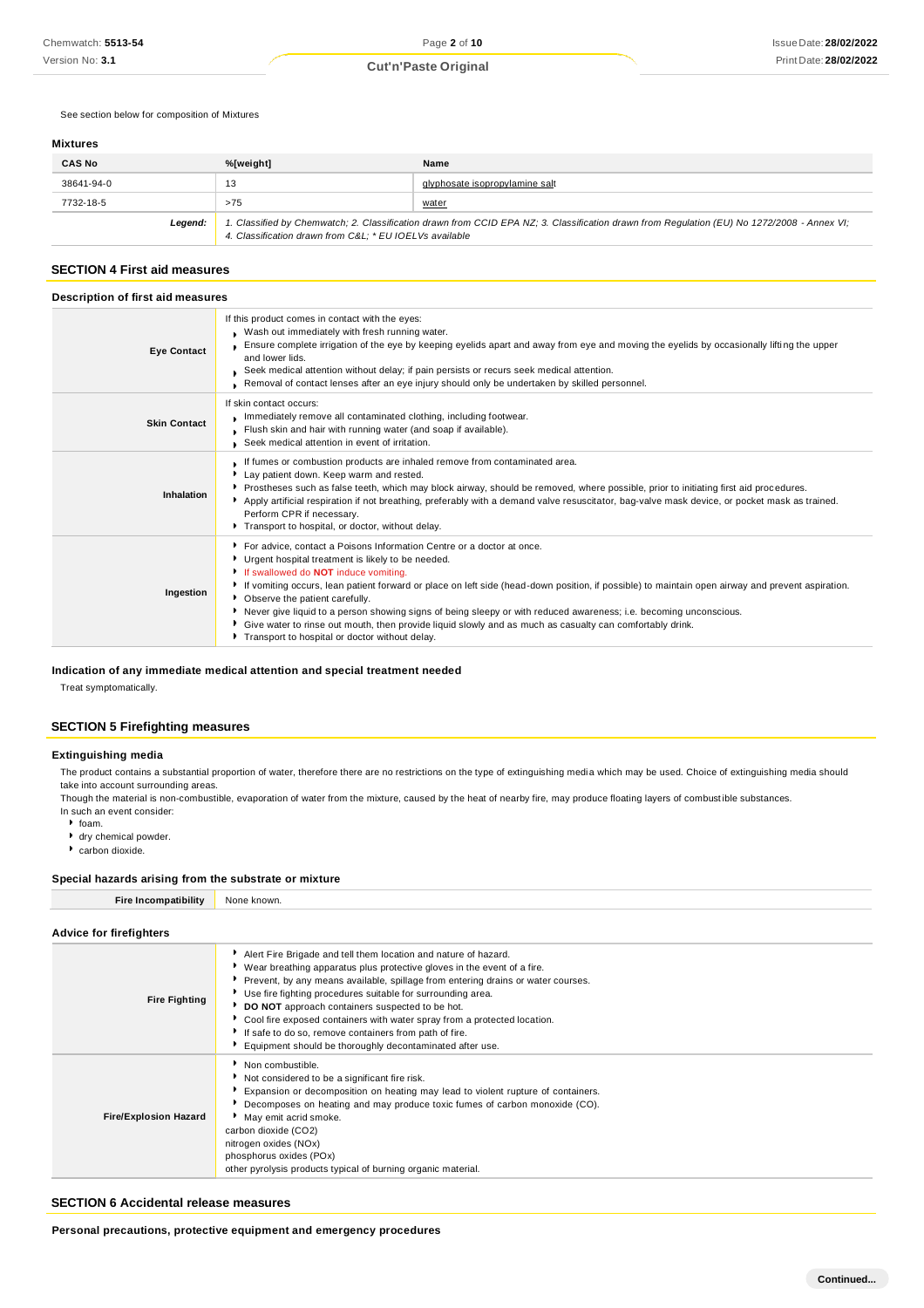See section 8

#### **Environmental precautions**

See section 12

#### **Methods and material for containment and cleaning up**

| Clean up all spills immediately.<br>Avoid breathing vapours and contact with skin and eyes.<br>• Control personal contact with the substance, by using protective equipment.<br><b>Minor Spills</b><br>Contain and absorb spill with sand, earth, inert material or vermiculite.<br>▶ Wipe up.<br>Place in a suitable, labelled container for waste disposal.<br>Clear area of personnel and move upwind.<br>Alert Fire Brigade and tell them location and nature of hazard.<br>▶ Wear breathing apparatus plus protective gloves.<br>Prevent, by any means available, spillage from entering drains or water course.<br>Stop leak if safe to do so.<br>• Contain spill with sand, earth or vermiculite.<br><b>Major Spills</b><br>Collect recoverable product into labelled containers for recycling.<br>Neutralise/decontaminate residue (see Section 13 for specific agent).<br>Collect solid residues and seal in labelled drums for disposal.<br>▶ Wash area and prevent runoff into drains.<br>After clean up operations, decontaminate and launder all protective clothing and equipment before storing and re-using. |                                                                            |
|------------------------------------------------------------------------------------------------------------------------------------------------------------------------------------------------------------------------------------------------------------------------------------------------------------------------------------------------------------------------------------------------------------------------------------------------------------------------------------------------------------------------------------------------------------------------------------------------------------------------------------------------------------------------------------------------------------------------------------------------------------------------------------------------------------------------------------------------------------------------------------------------------------------------------------------------------------------------------------------------------------------------------------------------------------------------------------------------------------------------------|----------------------------------------------------------------------------|
|                                                                                                                                                                                                                                                                                                                                                                                                                                                                                                                                                                                                                                                                                                                                                                                                                                                                                                                                                                                                                                                                                                                              |                                                                            |
|                                                                                                                                                                                                                                                                                                                                                                                                                                                                                                                                                                                                                                                                                                                                                                                                                                                                                                                                                                                                                                                                                                                              | If contamination of drains or waterways occurs, advise emergency services. |

Personal Protective Equipment advice is contained in Section 8 of the SDS.

### **SECTION 7 Handling and storage**

| Precautions for safe handling |                                                                                                                                                                                                                                                                                                                                                                                                                                                                                                                                                                                                                                                                                                                                                                                                                                                                                                                                                                   |
|-------------------------------|-------------------------------------------------------------------------------------------------------------------------------------------------------------------------------------------------------------------------------------------------------------------------------------------------------------------------------------------------------------------------------------------------------------------------------------------------------------------------------------------------------------------------------------------------------------------------------------------------------------------------------------------------------------------------------------------------------------------------------------------------------------------------------------------------------------------------------------------------------------------------------------------------------------------------------------------------------------------|
| Safe handling                 | Avoid all personal contact, including inhalation.<br>Wear protective clothing when risk of exposure occurs.<br>Use in a well-ventilated area.<br>Prevent concentration in hollows and sumps.<br>DO NOT enter confined spaces until atmosphere has been checked.<br>DO NOT allow material to contact humans, exposed food or food utensils.<br>Avoid contact with incompatible materials.<br>When handling, DO NOT eat, drink or smoke.<br>Keep containers securely sealed when not in use.<br>Avoid physical damage to containers.<br>Always wash hands with soap and water after handling.<br>▶ Work clothes should be laundered separately. Launder contaminated clothing before re-use.<br>Use good occupational work practice.<br>▶ Observe manufacturer's storage and handling recommendations contained within this SDS.<br>Atmosphere should be regularly checked against established exposure standards to ensure safe working conditions are maintained. |
| Other information             | Store in original containers.<br>Keep containers securely sealed.<br>Store in a cool, dry, well-ventilated area.<br>Store away from incompatible materials and foodstuff containers.<br>Protect containers against physical damage and check regularly for leaks.<br>▶ Observe manufacturer's storage and handling recommendations contained within this SDS.                                                                                                                                                                                                                                                                                                                                                                                                                                                                                                                                                                                                     |

#### **Conditions for safe storage, including any incompatibilities**

| Suitable container      | Polyethylene or polypropylene container.<br>Packing as recommended by manufacturer.<br>• Check all containers are clearly labelled and free from leaks.<br>DO NOT use mild steel or galvanised containers |
|-------------------------|-----------------------------------------------------------------------------------------------------------------------------------------------------------------------------------------------------------|
| Storage incompatibility | Reacts with mild steel, galvanised steel / zinc producing hydrogen gas which may form an explosive mixture with air.<br>Reacts with mild steel, galvanised steel and zinc to produce hydrogen (H2).       |

#### **SECTION 8 Exposure controls / personal protection**

#### **Control parameters**

- **Occupational Exposure Limits (OEL)**
- **INGREDIENT DATA**

Not Available

# **Emergency Limits**

| Ingredient                     | TEEL-1        | TEEL-2        |                     | TEEL-3        |
|--------------------------------|---------------|---------------|---------------------|---------------|
| Cut'n'Paste Original           | Not Available | Not Available |                     | Not Available |
|                                |               |               |                     |               |
| Ingredient                     | Original IDLH |               | <b>Revised IDLH</b> |               |
| glyphosate isopropylamine salt | Not Available |               | Not Available       |               |
| water                          | Not Available |               | Not Available       |               |
|                                |               |               |                     |               |

## Occupational Exposure Banding

Ingredient

**Occupational Exposure Band Limit**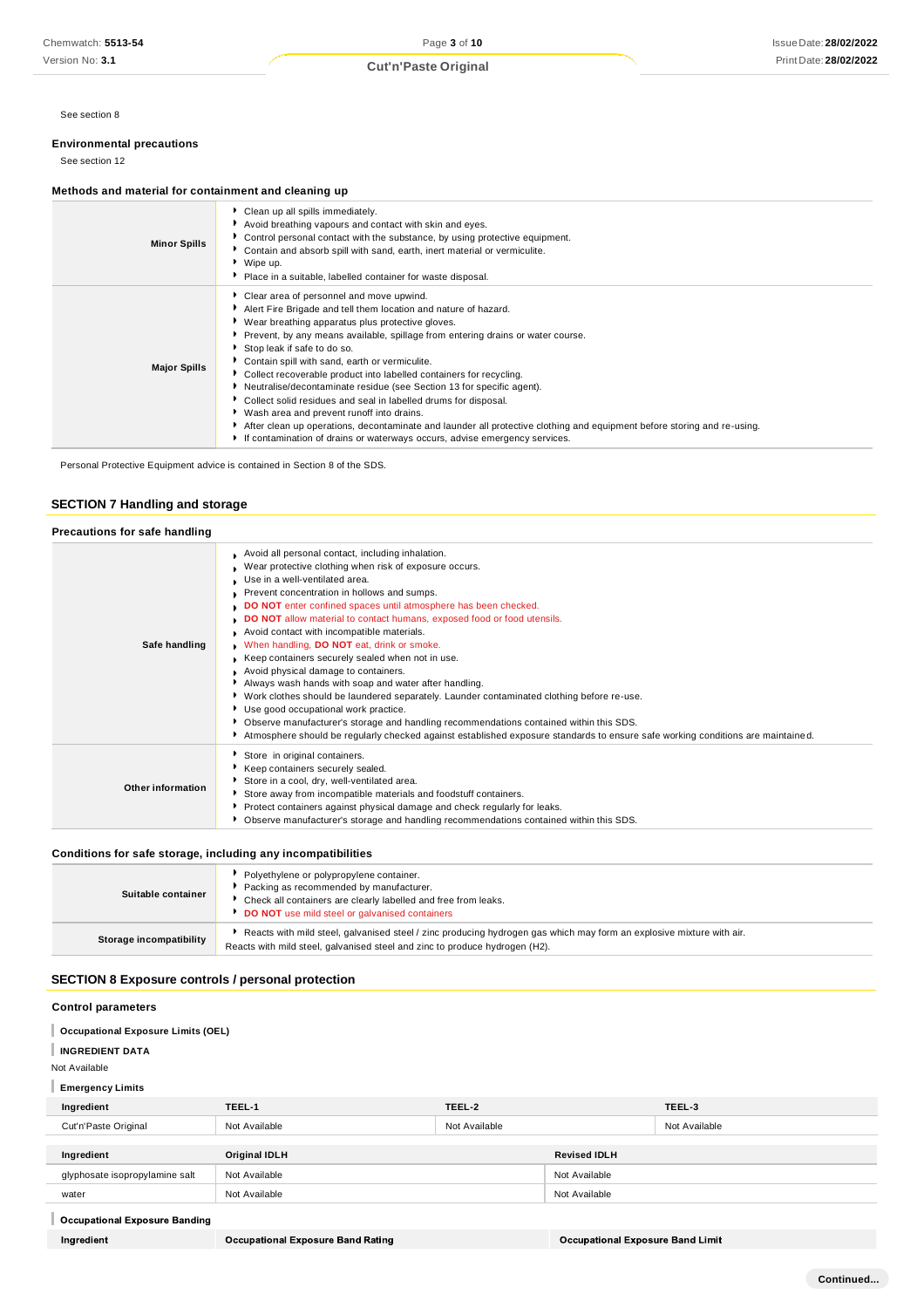# Print Date: **28/02/2022 Cut'n'Paste Original**

| Ingredient                     | Occupational Exposure Band Rating                                                                                                                                                                                                                                                                                                                                        | <b>Occupational Exposure Band Limit</b> |
|--------------------------------|--------------------------------------------------------------------------------------------------------------------------------------------------------------------------------------------------------------------------------------------------------------------------------------------------------------------------------------------------------------------------|-----------------------------------------|
| glyphosate isopropylamine salt | F.                                                                                                                                                                                                                                                                                                                                                                       | $\leq 0.01$ ma/m <sup>3</sup>           |
| <b>Notes:</b>                  | Occupational exposure banding is a process of assigning chemicals into specific categories or bands based on a chemical's potency and the<br>adverse health outcomes associated with exposure. The output of this process is an occupational exposure band (OEB), which corresponds to a<br>range of exposure concentrations that are expected to protect worker health. |                                         |

#### **MATERIAL DATA**

#### **Exposure controls**

|                              | Engineering controls are used to remove a hazard or place a barrier between the worker and the hazard. Well-designed engineering controls can<br>be highly effective in protecting workers and will typically be independent of worker interactions to provide this high level of protection.<br>The basic types of engineering controls are:<br>Process controls which involve changing the way a job activity or process is done to reduce the risk.<br>Enclosure and/or isolation of emission source which keeps a selected hazard "physically" away from the worker and ventilation that strategically<br>"adds" and "removes" air in the work environment. Ventilation can remove or dilute an air contaminant if designed properly. The design of a<br>ventilation system must match the particular process and chemical or contaminant in use.<br>Employers may need to use multiple types of controls to prevent employee overexposure.<br>Local exhaust ventilation usually required. If risk of overexposure exists, wear approved respirator. Correct fit is essential to obtain adequate<br>protection. Supplied-air type respirator may be required in special circumstances. Correct fit is essential to ensure adequate protection.<br>An approved self contained breathing apparatus (SCBA) may be required in some situations.<br>Provide adequate ventilation in warehouse or closed storage area. Air contaminants generated in the workplace possess varying "escape"<br>velocities which, in turn, determine the "capture velocities" of fresh circulating air required to effectively remove the contaminant. |                                  |                                     |  |
|------------------------------|-------------------------------------------------------------------------------------------------------------------------------------------------------------------------------------------------------------------------------------------------------------------------------------------------------------------------------------------------------------------------------------------------------------------------------------------------------------------------------------------------------------------------------------------------------------------------------------------------------------------------------------------------------------------------------------------------------------------------------------------------------------------------------------------------------------------------------------------------------------------------------------------------------------------------------------------------------------------------------------------------------------------------------------------------------------------------------------------------------------------------------------------------------------------------------------------------------------------------------------------------------------------------------------------------------------------------------------------------------------------------------------------------------------------------------------------------------------------------------------------------------------------------------------------------------------------------------------------------------------------------------------|----------------------------------|-------------------------------------|--|
|                              | Type of Contaminant:                                                                                                                                                                                                                                                                                                                                                                                                                                                                                                                                                                                                                                                                                                                                                                                                                                                                                                                                                                                                                                                                                                                                                                                                                                                                                                                                                                                                                                                                                                                                                                                                                |                                  | Air Speed:                          |  |
|                              | solvent, vapours, degreasing etc., evaporating from tank (in still air).                                                                                                                                                                                                                                                                                                                                                                                                                                                                                                                                                                                                                                                                                                                                                                                                                                                                                                                                                                                                                                                                                                                                                                                                                                                                                                                                                                                                                                                                                                                                                            |                                  | $0.25 - 0.5$ m/s<br>(50-100 f/min.) |  |
| Appropriate engineering      | aerosols, fumes from pouring operations, intermittent container filling, low speed conveyer transfers, welding, spray<br>drift, plating acid fumes, pickling (released at low velocity into zone of active generation)                                                                                                                                                                                                                                                                                                                                                                                                                                                                                                                                                                                                                                                                                                                                                                                                                                                                                                                                                                                                                                                                                                                                                                                                                                                                                                                                                                                                              |                                  | $0.5 - 1$ m/s (100-200<br>f/min.)   |  |
| controls                     | direct spray, spray painting in shallow booths, drum filling, conveyer loading, crusher dusts, gas discharge (active<br>generation into zone of rapid air motion)                                                                                                                                                                                                                                                                                                                                                                                                                                                                                                                                                                                                                                                                                                                                                                                                                                                                                                                                                                                                                                                                                                                                                                                                                                                                                                                                                                                                                                                                   |                                  | 1-2.5 m/s (200-500<br>f/min.)       |  |
|                              | grinding, abrasive blasting, tumbling, high speed wheel generated dusts (released at high initial velocity into zone of<br>very high rapid air motion).                                                                                                                                                                                                                                                                                                                                                                                                                                                                                                                                                                                                                                                                                                                                                                                                                                                                                                                                                                                                                                                                                                                                                                                                                                                                                                                                                                                                                                                                             |                                  | $2.5 - 10$ m/s<br>(500-2000 f/min.) |  |
|                              | Within each range the appropriate value depends on:                                                                                                                                                                                                                                                                                                                                                                                                                                                                                                                                                                                                                                                                                                                                                                                                                                                                                                                                                                                                                                                                                                                                                                                                                                                                                                                                                                                                                                                                                                                                                                                 |                                  |                                     |  |
|                              | Lower end of the range                                                                                                                                                                                                                                                                                                                                                                                                                                                                                                                                                                                                                                                                                                                                                                                                                                                                                                                                                                                                                                                                                                                                                                                                                                                                                                                                                                                                                                                                                                                                                                                                              | Upper end of the range           |                                     |  |
|                              | 1: Room air currents minimal or favourable to capture                                                                                                                                                                                                                                                                                                                                                                                                                                                                                                                                                                                                                                                                                                                                                                                                                                                                                                                                                                                                                                                                                                                                                                                                                                                                                                                                                                                                                                                                                                                                                                               | 1: Disturbing room air currents  |                                     |  |
|                              | 2: Contaminants of low toxicity or of nuisance value only.                                                                                                                                                                                                                                                                                                                                                                                                                                                                                                                                                                                                                                                                                                                                                                                                                                                                                                                                                                                                                                                                                                                                                                                                                                                                                                                                                                                                                                                                                                                                                                          | 2: Contaminants of high toxicity |                                     |  |
|                              | 3: Intermittent, low production.                                                                                                                                                                                                                                                                                                                                                                                                                                                                                                                                                                                                                                                                                                                                                                                                                                                                                                                                                                                                                                                                                                                                                                                                                                                                                                                                                                                                                                                                                                                                                                                                    | 3: High production, heavy use    |                                     |  |
|                              | 4: Large hood or large air mass in motion                                                                                                                                                                                                                                                                                                                                                                                                                                                                                                                                                                                                                                                                                                                                                                                                                                                                                                                                                                                                                                                                                                                                                                                                                                                                                                                                                                                                                                                                                                                                                                                           | 4: Small hood-local control only |                                     |  |
|                              | Simple theory shows that air velocity falls rapidly with distance away from the opening of a simple extraction pipe. Velocity generally decreases<br>with the square of distance from the extraction point (in simple cases). Therefore the air speed at the extraction point should be adjusted,<br>accordingly, after reference to distance from the contaminating source. The air velocity at the extraction fan, for example, should be a minimum of<br>1-2 m/s (200-400 f/min) for extraction of solvents generated in a tank 2 meters distant from the extraction point. Other mechanical considerations,<br>producing performance deficits within the extraction apparatus, make it essential that theoretical air velocities are multiplied by factors of 10 or<br>more when extraction systems are installed or used.                                                                                                                                                                                                                                                                                                                                                                                                                                                                                                                                                                                                                                                                                                                                                                                                      |                                  |                                     |  |
| <b>Personal protection</b>   |                                                                                                                                                                                                                                                                                                                                                                                                                                                                                                                                                                                                                                                                                                                                                                                                                                                                                                                                                                                                                                                                                                                                                                                                                                                                                                                                                                                                                                                                                                                                                                                                                                     |                                  |                                     |  |
| Eye and face protection      | Safety glasses with side shields.<br>Chemical goggles.<br>▶ Contact lenses may pose a special hazard; soft contact lenses may absorb and concentrate irritants. A written policy document, describing<br>the wearing of lenses or restrictions on use, should be created for each workplace or task. This should include a review of lens absorption<br>and adsorption for the class of chemicals in use and an account of injury experience. Medical and first-aid personnel should be trained in<br>their removal and suitable equipment should be readily available. In the event of chemical exposure, begin eye irrigation immediately and<br>remove contact lens as soon as practicable. Lens should be removed at the first signs of eye redness or irritation - lens should be removed in a<br>clean environment only after workers have washed hands thoroughly. [CDC NIOSH Current Intelligence Bulletin 59], [AS/NZS 1336 or<br>national equivalent]                                                                                                                                                                                                                                                                                                                                                                                                                                                                                                                                                                                                                                                                     |                                  |                                     |  |
| <b>Skin protection</b>       | See Hand protection below                                                                                                                                                                                                                                                                                                                                                                                                                                                                                                                                                                                                                                                                                                                                                                                                                                                                                                                                                                                                                                                                                                                                                                                                                                                                                                                                                                                                                                                                                                                                                                                                           |                                  |                                     |  |
| <b>Hands/feet protection</b> | Wear chemical protective gloves, e.g. PVC.<br>* Wear safety footwear or safety gumboots, e.g. Rubber                                                                                                                                                                                                                                                                                                                                                                                                                                                                                                                                                                                                                                                                                                                                                                                                                                                                                                                                                                                                                                                                                                                                                                                                                                                                                                                                                                                                                                                                                                                                |                                  |                                     |  |
| <b>Body protection</b>       | See Other protection below                                                                                                                                                                                                                                                                                                                                                                                                                                                                                                                                                                                                                                                                                                                                                                                                                                                                                                                                                                                                                                                                                                                                                                                                                                                                                                                                                                                                                                                                                                                                                                                                          |                                  |                                     |  |
| Other protection             | • Overalls.<br>P.V.C apron.<br>Barrier cream.<br>Skin cleansing cream.<br>Eye wash unit.                                                                                                                                                                                                                                                                                                                                                                                                                                                                                                                                                                                                                                                                                                                                                                                                                                                                                                                                                                                                                                                                                                                                                                                                                                                                                                                                                                                                                                                                                                                                            |                                  |                                     |  |

#### **Recommended material(s)**

**GLOVE SELECTION INDEX**

Glove selection is based on a modified presentation of the: *"***Forsberg Clothing Performance Index".**

The effect(s) of the following substance(s) are taken into account in the *computergenerated* selection:

Cut'n'Paste Bamboo Buster

#### **Respiratory protection**

Particulate. (AS/NZS 1716 & 1715, EN 143:2000 & 149:001, ANSI Z88 or national equivalent)

Selection of the Class and Type of respirator will depend upon the level of breathing zone contaminant and the chemical nature of the contaminant. Protection Factors (defined as the ratio of contaminant outside and inside the mask) may also be important.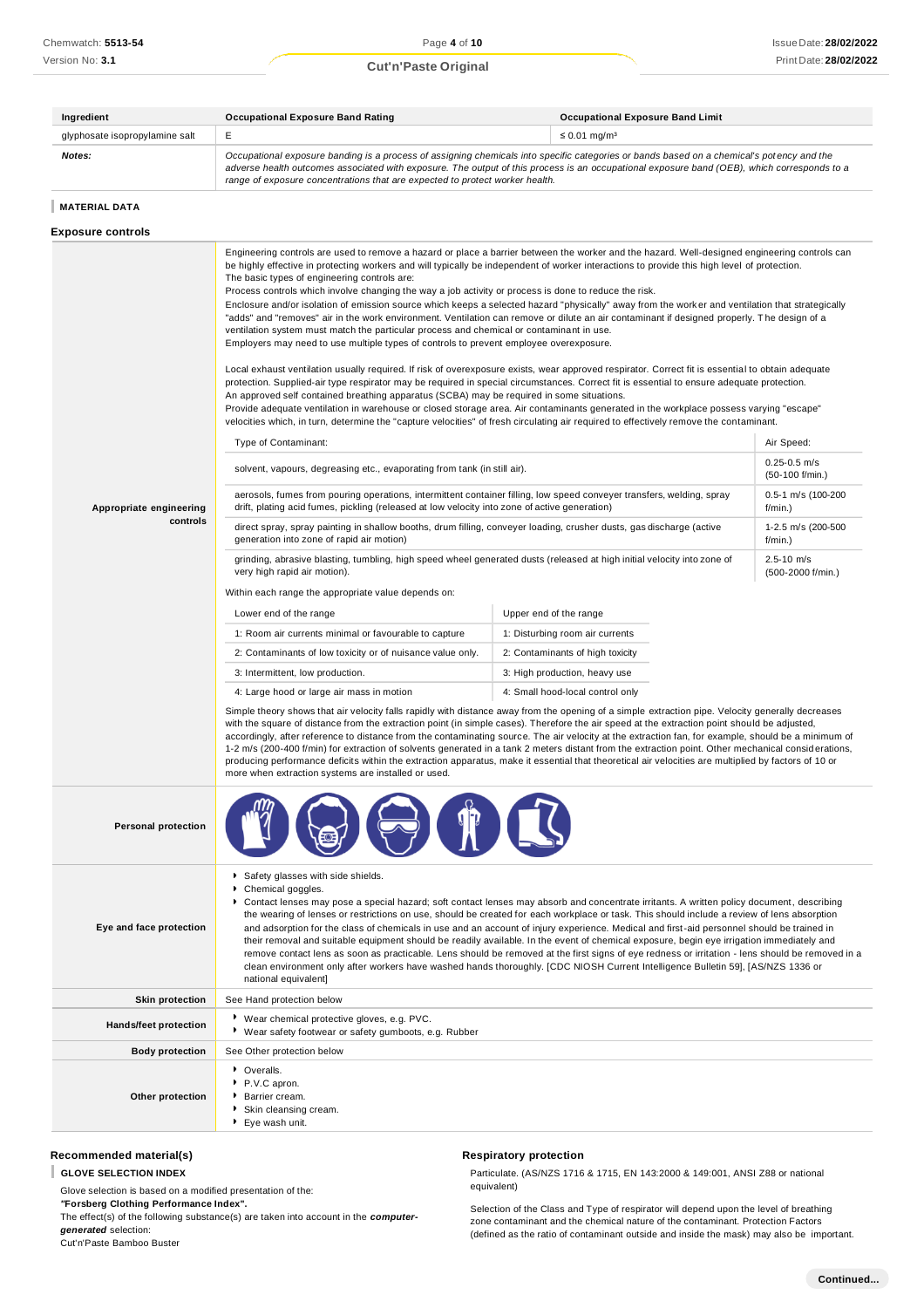| <b>Cut'n'Paste Original</b> | Print Date: 28/02/2022 |
|-----------------------------|------------------------|
|                             |                        |

| <b>Material</b> | CPI |
|-----------------|-----|
| <b>BUTYL</b>    | A   |
| <b>NEOPRENE</b> | A   |
| <b>VITON</b>    | A   |
| NATURAL RUBBER  | C   |
| <b>PVA</b>      | C   |

\* CPI - Chemwatch Performance Index

A: Best Selection

B: Satisfactory; may degrade after 4 hours continuous immersion

C: Poor to Dangerous Choice for other than short term immersion

**NOTE**: As a series of factors will influence the actual performance of the glove, a final selection must be based on detailed observation. -

\* Where the glove is to be used on a short term, casual or infrequent basis, factors such as "feel" or convenience (e.g. disposability), may dictate a choice of gloves which might otherwise be unsuitable following long-term or frequent use. A qualified practitioner should be consulted.

| Required<br>minimum<br>protection factor | Maximum gas/vapour<br>concentration present in air<br>p.p.m. (by volume) | Half-face<br>Respirator         | <b>Full-Face</b><br>Respirator   |
|------------------------------------------|--------------------------------------------------------------------------|---------------------------------|----------------------------------|
| up to 10                                 | 1000                                                                     | -AUS / Class1<br>P <sub>2</sub> |                                  |
| up to 50                                 | 1000                                                                     | ٠                               | -AUS / Class<br>1 P <sub>2</sub> |
| up to 50                                 | 5000                                                                     | Airline *                       | ٠                                |
| up to 100                                | 5000                                                                     | ٠                               | $-2P2$                           |
| up to 100                                | 10000                                                                    | -                               | $-3P2$                           |
| $100+$                                   |                                                                          |                                 | Airline**                        |

- Continuous Flow \*\* - Continuous-flow or positive pressure demand A(All classes) = Organic vapours, B AUS or B1 = Acid gasses, B2 = Acid gas or hydrogen cyanide(HCN), B3 = Acid gas or hydrogen cyanide(HCN), E = Sulfur dioxide(SO2), G = Agricultural chemicals, K = Ammonia(NH3), Hg = Mercury, NO = Oxides of nitrogen,  $MB =$  Methyl bromide,  $AX =$  Low boiling point organic compounds(below 65 degC)

#### **SECTION 9 Physical and chemical properties**

# **Information on basic physical and chemical properties Appearance** Dark green gel with negligible odour; mixes with water. **Physical state** Gel **Relative density (Water = 1)** ~1.15 **Odour** Not Available **Partition coefficient n-octanol**<br> **Partition coefficient n-octanol / water** Not Available **Odour threshold** Not Available **Auto-ignition temperature (°C)** Not Applicable **pH (as supplied)** 6-7 **Decomposition temperature** Not Available **Melting point / freezing point (°C)** <0 (freezing pt.) **Viscosity (cSt)** Not Available **Initial boiling point and boiling range** (°C)  $\begin{bmatrix} >100 \end{bmatrix}$  >100 **Molecular weight (g/mol)** Not Applicable **Flash point (°C)** Not Applicable **Taste** Not Available **Evaporation rate** Not Available **Explosive properties** Not Available **Flammability** Not Applicable **Contains a later of the Contains Contains a Contains Properties** Not Available **Upper Explosive Limit (%)** Not Applicable **Surface Tension (dyn/cm or Not Available Lower Explosive Limit (%)** Not Applicable **Volatile Component (%vol)** Not Available **Vapour pressure (kPa)** Not Available **Gas group** Not Available **Gas group** Not Available **Solubility in water** Miscible **pH** as a solution **(Not**<br>Available%) **pH** as a solution **(Not Not Available Vapour density (Air = 1)** Not Available **VOC g/L** Not Available

#### **SECTION 10 Stability and reactivity**

| Reactivity                                 | See section 7                                                                                                                    |
|--------------------------------------------|----------------------------------------------------------------------------------------------------------------------------------|
| <b>Chemical stability</b>                  | Unstable in the presence of incompatible materials.<br>Product is considered stable.<br>Hazardous polymerisation will not occur. |
| Possibility of hazardous<br>reactions      | See section 7                                                                                                                    |
| <b>Conditions to avoid</b>                 | See section 7                                                                                                                    |
| Incompatible materials                     | See section 7                                                                                                                    |
| <b>Hazardous decomposition</b><br>products | See section 5                                                                                                                    |

#### **SECTION 11 Toxicological information**

**Inhaled**

**Information on toxicological effects**

Not normally a hazard due to non-volatile nature of product

Limited evidence or practical experience suggests that the material may produce irritation of the respiratory system, in a si gnificant number of individuals, following inhalation. In contrast to most organs, the lung is able to respond to a chemical insult by first removing or neutralising the irritant and then repairing the damage. The repair process, which initially evolved to protect mammalian lungs from foreign m atter and antigens,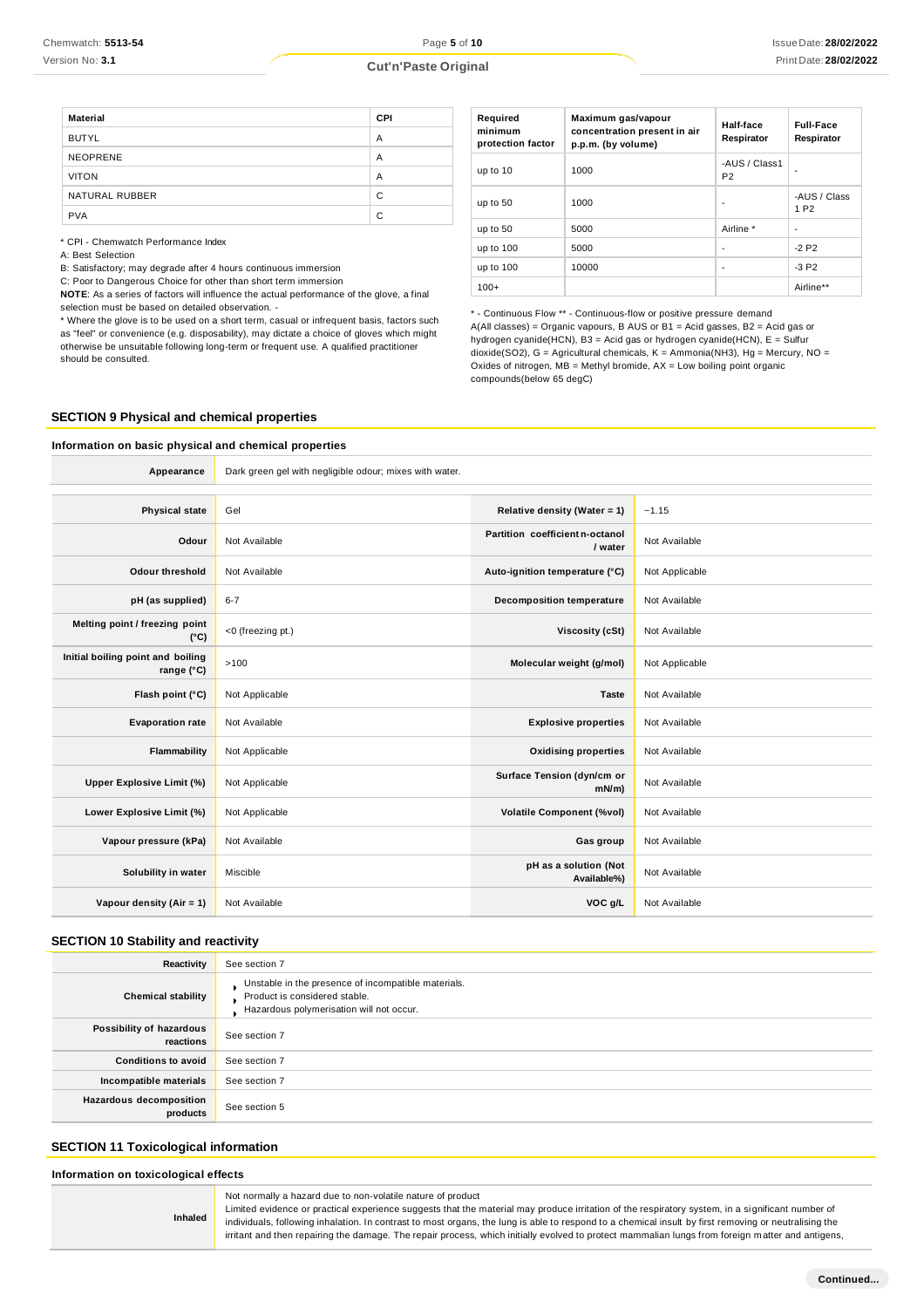|                     | may however, produce further lung damage resulting in the impairment of gas exchange, the primary function of the lungs. Respiratory tract<br>irritation often results in an inflammatory response involving the recruitment and activation of many cell types, mainly derived from the vascular<br>system.                                                                                                                                                                                                                                                                                                                                                                                                                                                                                                                                                                                                                                                                                                                                                                                                                                                                                                                                                                                                                                                                                                                                                                                                                                                                                                                                                                                                                                                                                                                                                                                                                                                                                                                                                                                                                                                                                                                                                                                                                                                                                                                                                                                                                                                                                                                                                                                                                                                                                                                                                                                                                                                                                                                                                                                                                                                                                                                                                                                                                                                                                                                                                                                                                                                                                                                                                                                                                                                                                                                                                                                                                                                                                                                                                                                                                                                                                                                                                                                                                                                                                                                                   |
|---------------------|-----------------------------------------------------------------------------------------------------------------------------------------------------------------------------------------------------------------------------------------------------------------------------------------------------------------------------------------------------------------------------------------------------------------------------------------------------------------------------------------------------------------------------------------------------------------------------------------------------------------------------------------------------------------------------------------------------------------------------------------------------------------------------------------------------------------------------------------------------------------------------------------------------------------------------------------------------------------------------------------------------------------------------------------------------------------------------------------------------------------------------------------------------------------------------------------------------------------------------------------------------------------------------------------------------------------------------------------------------------------------------------------------------------------------------------------------------------------------------------------------------------------------------------------------------------------------------------------------------------------------------------------------------------------------------------------------------------------------------------------------------------------------------------------------------------------------------------------------------------------------------------------------------------------------------------------------------------------------------------------------------------------------------------------------------------------------------------------------------------------------------------------------------------------------------------------------------------------------------------------------------------------------------------------------------------------------------------------------------------------------------------------------------------------------------------------------------------------------------------------------------------------------------------------------------------------------------------------------------------------------------------------------------------------------------------------------------------------------------------------------------------------------------------------------------------------------------------------------------------------------------------------------------------------------------------------------------------------------------------------------------------------------------------------------------------------------------------------------------------------------------------------------------------------------------------------------------------------------------------------------------------------------------------------------------------------------------------------------------------------------------------------------------------------------------------------------------------------------------------------------------------------------------------------------------------------------------------------------------------------------------------------------------------------------------------------------------------------------------------------------------------------------------------------------------------------------------------------------------------------------------------------------------------------------------------------------------------------------------------------------------------------------------------------------------------------------------------------------------------------------------------------------------------------------------------------------------------------------------------------------------------------------------------------------------------------------------------------------------------------------------------------------------------------------------------------------|
| Ingestion           | Accidental ingestion of the material may be damaging to the health of the individual.<br>Glyphosate is classified by IARC as "Probably Carcinogenic to Humans" (Group 2A, 2016)<br>In making this overall evaluation, the IARC Working Group noted that the mechanistic and other relevant data support the classification of<br>glyphosate in Group 2A. In addition to limited evidence for the carcinogenicity of glyphosate in humans and sufficient eviden ce for the<br>carcinogenicity of glyphosate in experimental animals, there is strong evidence that glyphosate can operate through two key characteristics of<br>known human carcinogens, and that these can be operative in humans. Specifically:<br>There is strong evidence that exposure to glyphosate or glyphosate-based formulations is genotoxic based on studies in humans<br>in vitro and studies in experimental animals. One study in several communities in individuals exposed to glyphosate-based formulations<br>also found chromosomal damage in blood cells; in this study, markers of chromosomal damage (micronucleus formation) were<br>significantly greater after exposure than before exposure in the same individuals.<br>There is strong evidence that glyphosate, glyphosate-based formulations, and aminomethylphosphonic acid can act to induce<br>oxidative stress based on studies in experimental animals, and in studies in humans in vitro. This mechanism has been challenged<br>experimentally by administering antioxidants, which abrogated the effects of glyphosate on oxidative stress. Studies in aquatic species<br>provide additional evidence for glyphosate-induced oxidative stress.<br>This classification remains controversial an has been challenged by manufacturers at government level.<br>While glyphospate can be described as an dorganophosphorus compound, glyphosate is not a member of the family of organophosphate esters<br>which are widely used as pesticides. Thus glyphosate and its salts and compounds do not inhibit cholinesterase activity as do the esters.<br>While glyphosate itself may be relatively harmless, some of the products with which it is formulated have a rather less benign reputation.<br>Marketed formulations of glyphosate generally contain a surfactant. The purpose of this is to prevent the chemical from forming into droplets and<br>rolling off leaves which are sprayed. Some of these surfactants are serious irritants, toxic to fish, and can themselves contain contaminants which<br>are carcinogenic to humans.<br>The most widely used type of surfactants in glyphosate formulations are known as ethylated amines. POEA (polyoxy-ethyleneamine) has been<br>frequently mentioned as a surfactant, but in fact it refers to a group of ethylated amine products used in glyphosate formulations. Members of this<br>group of surfactants are significantly more toxic than glyphosate. They are serious irritants of eyes, the respiratory tract and skin, and have been<br>found to contain dioxane (not dioxin) contaminants which are suspected of being carcinogenic. Accordingly, the UN FAO has set standards of<br>1ppm for levels of the contaminant 1,4 dioxane which may be present in POEA surfactants.<br>A 1991 survey of 93 attempted suicides by drinking undiluted Roundup type preparations noted 7 deaths within hours of intakes of 85 to 200 ml.<br>Severe effects shown were pulmonary dysfunction, kidney failure, coma, hypotension requiring pressor amines, repeated seizures, cardiac<br>arrest. 13 of 93 showed only mild effects, nausea, vomiting and recovered within 24 hours.<br>73 of 93 recovered but suffered sore throat, difficulty in swallowing, mouth ulcers, gastrointestinal haemorrhage, hypotension responsive to<br>intravenous fluids, transient liver or kidney damage, blood in urine. A wide variation in dose response was seen and may be due to a major<br>presence of surfactants. [IPCS Environmental Health Criteria No. 159]                                                                                                                                                                                                                                                                                                                                                                           |
| <b>Skin Contact</b> | Open cuts, abraded or irritated skin should not be exposed to this material<br>Entry into the blood-stream through, for example, cuts, abrasions, puncture wounds or lesions, may produce systemic injury with harmful effects.<br>Examine the skin prior to the use of the material and ensure that any external damage is suitably protected.<br>Limited evidence exists, or practical experience predicts, that the material either produces inflammation of the skin in a substantial number of<br>individuals following direct contact, and/or produces significant inflammation when applied to the healthy intact skin of animals, for up to four<br>hours, such inflammation being present twenty-four hours or more after the end of the exposure period. Skin irritation may also be present after<br>prolonged or repeated exposure; this may result in a form of contact dermatitis (nonallergic). The dermatitis is often characterised by skin<br>redness (erythema) and swelling (oedema) which may progress to blistering (vesiculation), scaling and thickening of the epidermis. At the<br>microscopic level there may be intercellular oedema of the spongy layer of the skin (spongiosis) and intracellular oedema of the epidermis.<br>The material may accentuate any pre-existing skin condition                                                                                                                                                                                                                                                                                                                                                                                                                                                                                                                                                                                                                                                                                                                                                                                                                                                                                                                                                                                                                                                                                                                                                                                                                                                                                                                                                                                                                                                                                                                                                                                                                                                                                                                                                                                                                                                                                                                                                                                                                                                                                                                                                                                                                                                                                                                                                                                                                                                                                                                                                                                                                                                                                                                                                                                                                                                                                                                                                                                                                                                                                                                       |
| Eye                 | Limited evidence exists, or practical experience suggests, that the material may cause eye irritation in a substantial number of individuals and/or<br>is expected to produce significant ocular lesions which are present twenty-four hours or more after instillation into the eye(s) of experimental<br>animals. Repeated or prolonged eye contact may cause inflammation characterised by temporary redness (similar to windburn) of the conjunctiva<br>(conjunctivitis); temporary impairment of vision and/or other transient eye damage/ulceration may occur.                                                                                                                                                                                                                                                                                                                                                                                                                                                                                                                                                                                                                                                                                                                                                                                                                                                                                                                                                                                                                                                                                                                                                                                                                                                                                                                                                                                                                                                                                                                                                                                                                                                                                                                                                                                                                                                                                                                                                                                                                                                                                                                                                                                                                                                                                                                                                                                                                                                                                                                                                                                                                                                                                                                                                                                                                                                                                                                                                                                                                                                                                                                                                                                                                                                                                                                                                                                                                                                                                                                                                                                                                                                                                                                                                                                                                                                                          |
| Chronic             | Limited evidence suggests that repeated or long-term occupational exposure may produce cumulative health effects involving organs or<br>biochemical systems.<br>Exposure to the material may cause concerns for human fertility, on the basis that similar materials provide some evidence of impaired fertility in<br>the absence of toxic effects, or evidence of impaired fertility occurring at around the same dose levels as other toxic effects, but which are not a<br>secondary non-specific consequence of other toxic effects.<br>Glyphosate is classified by IARC as "Probably Carcinogenic to Humans" (Group 2A, 2016)<br>In making this overall evaluation, the IARC Working Group noted that the mechanistic and other relevant data support the classification of<br>glyphosate in Group 2A. In addition to limited evidence for the carcinogenicity of glyphosate in humans and sufficient evidence for the<br>carcinogenicity of glyphosate in experimental animals, there is strong evidence that glyphosate can operate through two key characteristics of<br>known human carcinogens, and that these can be operative in humans. Specifically:<br>There is strong evidence that exposure to glyphosate or glyphosate-based formulations is genotoxic based on studies in humans<br>in vitro and studies in experimental animals. One study in several communities in individuals exposed to glyphosate-based formulations<br>also found chromosomal damage in blood cells; in this study, markers of chromosomal damage (micronucleus formation) were<br>significantly greater after exposure than before exposure in the same individuals.<br>There is strong evidence that glyphosate, glyphosate-based formulations, and aminomethylphosphonic acid can act to induce<br>oxidative stress based on studies in experimental animals, and in studies in humans in vitro. This mechanism has been challenged<br>experimentally by administering antioxidants, which abrogated the effects of glyphosate on oxidative stress. Studies in aquatic species<br>provide additional evidence for glyphosate-induced oxidative stress.<br>This classification remains controversial an has been challenged by manufacturers at government level.<br>While glyphospate can be described as an dorganophosphorus compound, glyphosate is not a member of the family of organophosphate esters<br>which are widely used as pesticides. Thus glyphosate and its salts and compounds do not inhibit cholinesterase activity as do the esters.<br>While glyphosate itself may be relatively harmless, some of the products with which it is formulated have a rather less benign reputation.<br>Marketed formulations of glyphosate generally contain a surfactant. The purpose of this is to prevent the chemical from forming into droplets and<br>rolling off leaves which are sprayed. Some of these surfactants are serious irritants, toxic to fish, and can themselves contain contaminants which<br>are carcinogenic to humans.<br>The most widely used type of surfactants in glyphosate formulations are known as ethylated amines. POEA (polyoxy-ethyleneamine) has been<br>frequently mentioned as a surfactant, but in fact it refers to a group of ethylated amine products used in glyphosate formulations. Members of this<br>group of surfactants are significantly more toxic than glyphosate. They are serious irritants of eyes, the respiratory tract and skin, and have been<br>found to contain dioxane (not dioxin) contaminants which are suspected of being carcinogenic. Accordingly, the UN FAO has set standards of<br>1ppm for levels of the contaminant 1,4 dioxane which may be present in POEA surfactants.<br>A 1991 survey of 93 attempted suicides by drinking undiluted Roundup type preparations noted 7 deaths within hours of intakes of 85 to 200 ml.<br>Severe effects shown were pulmonary dysfunction, kidney failure, coma, hypotension requiring pressor amines, repeated seizures, cardiac<br>arrest. 13 of 93 showed only mild effects, nausea, vomiting and recovered within 24 hours.<br>73 of 93 recovered but suffered sore throat, difficulty in swallowing, mouth ulcers, gastrointestinal haemorrhage, hypotension responsive to<br>intravenous fluids, transient liver or kidney damage, blood in urine. A wide variation in dose response was seen and may be due to a major |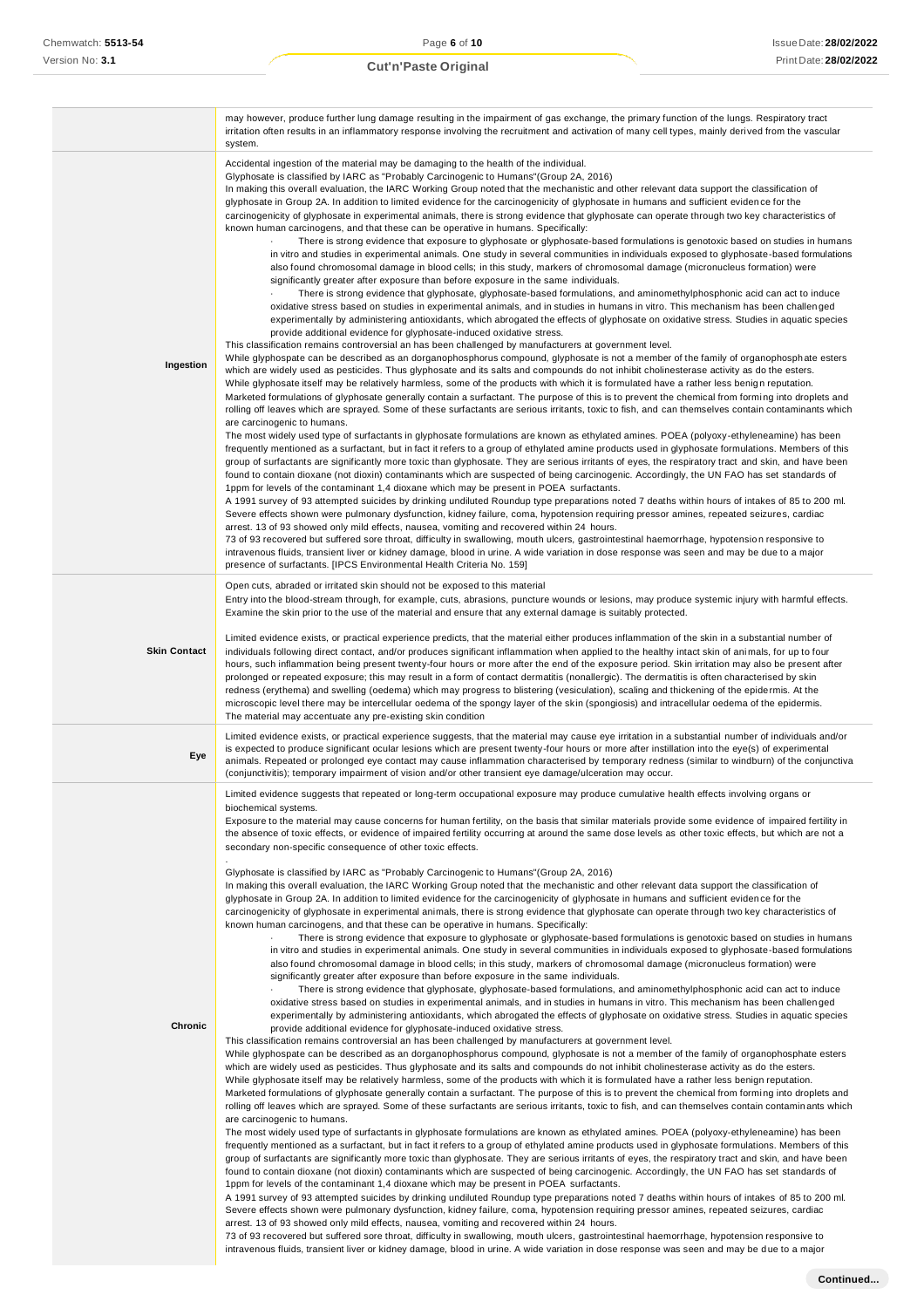|                                  | presence of surfactants. [IPCS Environmental Health Criteria No. 159]                                                                                                                                                                                                                                                                                                                                                                                                                                                                                                                                                                                                                                                                                                                                                                                                                                                                                                                                                                                                                                                                                                                                                                                                                                                                                                                                                                                                                                                                                                                                                                                                                                                                                                                                                                                                                                                                                                                                                                                                                                                                                                                                                                                                                                                                                                                                                                                                                                                                                                                                                                                                                                                                                                                                                                                                                                                                                                                                                                                                                                                                                                                                                                                                                                                                                                                                                                                                                   |                                                                                                                                                                                                                                                                                                                                                                                                                                                                                                                                                                                                                                                                                                                                                 |  |
|----------------------------------|-----------------------------------------------------------------------------------------------------------------------------------------------------------------------------------------------------------------------------------------------------------------------------------------------------------------------------------------------------------------------------------------------------------------------------------------------------------------------------------------------------------------------------------------------------------------------------------------------------------------------------------------------------------------------------------------------------------------------------------------------------------------------------------------------------------------------------------------------------------------------------------------------------------------------------------------------------------------------------------------------------------------------------------------------------------------------------------------------------------------------------------------------------------------------------------------------------------------------------------------------------------------------------------------------------------------------------------------------------------------------------------------------------------------------------------------------------------------------------------------------------------------------------------------------------------------------------------------------------------------------------------------------------------------------------------------------------------------------------------------------------------------------------------------------------------------------------------------------------------------------------------------------------------------------------------------------------------------------------------------------------------------------------------------------------------------------------------------------------------------------------------------------------------------------------------------------------------------------------------------------------------------------------------------------------------------------------------------------------------------------------------------------------------------------------------------------------------------------------------------------------------------------------------------------------------------------------------------------------------------------------------------------------------------------------------------------------------------------------------------------------------------------------------------------------------------------------------------------------------------------------------------------------------------------------------------------------------------------------------------------------------------------------------------------------------------------------------------------------------------------------------------------------------------------------------------------------------------------------------------------------------------------------------------------------------------------------------------------------------------------------------------------------------------------------------------------------------------------------------------|-------------------------------------------------------------------------------------------------------------------------------------------------------------------------------------------------------------------------------------------------------------------------------------------------------------------------------------------------------------------------------------------------------------------------------------------------------------------------------------------------------------------------------------------------------------------------------------------------------------------------------------------------------------------------------------------------------------------------------------------------|--|
|                                  | For glyphosates:                                                                                                                                                                                                                                                                                                                                                                                                                                                                                                                                                                                                                                                                                                                                                                                                                                                                                                                                                                                                                                                                                                                                                                                                                                                                                                                                                                                                                                                                                                                                                                                                                                                                                                                                                                                                                                                                                                                                                                                                                                                                                                                                                                                                                                                                                                                                                                                                                                                                                                                                                                                                                                                                                                                                                                                                                                                                                                                                                                                                                                                                                                                                                                                                                                                                                                                                                                                                                                                                        |                                                                                                                                                                                                                                                                                                                                                                                                                                                                                                                                                                                                                                                                                                                                                 |  |
|                                  | Environmental Health Perspectives 113, 76, pp A403-404, June 205                                                                                                                                                                                                                                                                                                                                                                                                                                                                                                                                                                                                                                                                                                                                                                                                                                                                                                                                                                                                                                                                                                                                                                                                                                                                                                                                                                                                                                                                                                                                                                                                                                                                                                                                                                                                                                                                                                                                                                                                                                                                                                                                                                                                                                                                                                                                                                                                                                                                                                                                                                                                                                                                                                                                                                                                                                                                                                                                                                                                                                                                                                                                                                                                                                                                                                                                                                                                                        | Exposure of male farmers to glyphosate-based herbicides was associated with an increase in miscarriage and premature birth in farm families.<br>Glyphosate killed cultured human placental cells at concentrations far below those used in agriculture practice. Moreover this study found that a<br>commercial preparation containing glyphosate, Roundup, was at least twice as toxic as glyphosate alone. Roundup's main adjuvant is the<br>surfactant tallow ethoxylated which helps penetration of plant cell walls. This surfactant may enhance the bioavailability and/ or bioaccumulation<br>of glyphosate The viability of cells exposed to glyphosate was considerably reduced when even minute concentrations of Roundup were added. |  |
|                                  | Repeated exposure over 90 days to dietary glyphosate, by mice, produced decreased weight gain at high levels. This did not occur in rats.<br>Repeated skin exposure over 3 weeks produced only slight primary skin irritation in rabbits. Repeated challenges to guinea pig skin elicited no<br>allergic reaction. There was no evidence of neurological damage, including delayed effects in chickens following repeated oral doses, or<br>cholinesterase inhibition in rats following single oral doses.<br>A 2-year feeding study in mice at high doses produced reduced body-weight gain and changes in the liver. Reduced weight gain and eye<br>changes were seen in rats in one 2-year study. These studies did not produce evidence of tumour formation and the US EPA has classified<br>glyphosate as category E (evidence of non-carcinogenicity in humans). Maternally toxic doses did not produce birth defects in rats. When<br>glyphosate was fed continuously at high dose rates to rats for two successive generations, toxicity was recorded in the off-spring. Glyphosate has<br>not produced genetic change in a variety of standard tests using animal or bacterial cells.<br>Long-term administration of glyphosate to several animal species produced cytoplasmic alteration and hypertrophy of salivary glands and<br>adverse effects on the hepatobiliary system. Prolonged or repeated administration of technical grades of glyphosate produced diarrhoea, nasal<br>discharge, inactivity, reduced body weight gain, stomach haemorrhages, thymic hyperplasia, and microscopic changes in liver and kidneys,<br>effects on the uterus and adverse effects on reproduction.<br>Chronic toxicity: Studies of glyphosate lasting up to 2 years, have been conducted with rats, dogs, mice, and rabbits, and with few exceptions<br>no effects were observed. For example, in a chronic feeding study with rats, no toxic effects were observed in rats given doses as high as 400<br>mg/kg/day. Also, no toxic effects were observed in a chronic feeding study with dogs fed up to 500 mg/kg/day, the highest dose tested.<br>Reproductive effects: Laboratory studies show that glyphosate produces reproductive changes in test animals very rarely and then only at very<br>high doses (over 150 mg/kg/day). It is unlikely that the compound would produce reproductive effects in humans.<br>Teratogenic effects: In a teratology study with rabbits, no developmental toxicity was observed in the fetuses at the highest dose tested (350<br>mg/kg/day). Rats given doses up to 175 mg/kg/day on days 6 to 19 of pregnancy had offspring with no teratogenic effects, but other toxic effects<br>were observed in both the mothers and the fetuses. No toxic effects to the fetuses occurred at 50 mg/kg. Glyphosate does not appear to be<br>teratogenic.<br>Mutagenic effects: Glyphosate mutagenicity and genotoxicity assays have been negative. These included the Ames test, other bacterial assays,<br>and the Chinese Hamster Ovary (CHO) cell culture, rat bone marrow cell culture, and mouse dominant lethal assays. It appears that glyphosate<br>is not mutagenic.<br>Carcinogenic effects: Rats given oral doses of up to 400 mg/kg/day did not show any signs of cancer, nor did dogs given oral doses of up to<br>500 mg/kg/day or mice fed glyphosate at doses of up to 4500 mg/kg/day. It appears that glyphosate is not carcinogenic. |                                                                                                                                                                                                                                                                                                                                                                                                                                                                                                                                                                                                                                                                                                                                                 |  |
|                                  |                                                                                                                                                                                                                                                                                                                                                                                                                                                                                                                                                                                                                                                                                                                                                                                                                                                                                                                                                                                                                                                                                                                                                                                                                                                                                                                                                                                                                                                                                                                                                                                                                                                                                                                                                                                                                                                                                                                                                                                                                                                                                                                                                                                                                                                                                                                                                                                                                                                                                                                                                                                                                                                                                                                                                                                                                                                                                                                                                                                                                                                                                                                                                                                                                                                                                                                                                                                                                                                                                         |                                                                                                                                                                                                                                                                                                                                                                                                                                                                                                                                                                                                                                                                                                                                                 |  |
|                                  |                                                                                                                                                                                                                                                                                                                                                                                                                                                                                                                                                                                                                                                                                                                                                                                                                                                                                                                                                                                                                                                                                                                                                                                                                                                                                                                                                                                                                                                                                                                                                                                                                                                                                                                                                                                                                                                                                                                                                                                                                                                                                                                                                                                                                                                                                                                                                                                                                                                                                                                                                                                                                                                                                                                                                                                                                                                                                                                                                                                                                                                                                                                                                                                                                                                                                                                                                                                                                                                                                         |                                                                                                                                                                                                                                                                                                                                                                                                                                                                                                                                                                                                                                                                                                                                                 |  |
|                                  |                                                                                                                                                                                                                                                                                                                                                                                                                                                                                                                                                                                                                                                                                                                                                                                                                                                                                                                                                                                                                                                                                                                                                                                                                                                                                                                                                                                                                                                                                                                                                                                                                                                                                                                                                                                                                                                                                                                                                                                                                                                                                                                                                                                                                                                                                                                                                                                                                                                                                                                                                                                                                                                                                                                                                                                                                                                                                                                                                                                                                                                                                                                                                                                                                                                                                                                                                                                                                                                                                         |                                                                                                                                                                                                                                                                                                                                                                                                                                                                                                                                                                                                                                                                                                                                                 |  |
|                                  |                                                                                                                                                                                                                                                                                                                                                                                                                                                                                                                                                                                                                                                                                                                                                                                                                                                                                                                                                                                                                                                                                                                                                                                                                                                                                                                                                                                                                                                                                                                                                                                                                                                                                                                                                                                                                                                                                                                                                                                                                                                                                                                                                                                                                                                                                                                                                                                                                                                                                                                                                                                                                                                                                                                                                                                                                                                                                                                                                                                                                                                                                                                                                                                                                                                                                                                                                                                                                                                                                         |                                                                                                                                                                                                                                                                                                                                                                                                                                                                                                                                                                                                                                                                                                                                                 |  |
|                                  |                                                                                                                                                                                                                                                                                                                                                                                                                                                                                                                                                                                                                                                                                                                                                                                                                                                                                                                                                                                                                                                                                                                                                                                                                                                                                                                                                                                                                                                                                                                                                                                                                                                                                                                                                                                                                                                                                                                                                                                                                                                                                                                                                                                                                                                                                                                                                                                                                                                                                                                                                                                                                                                                                                                                                                                                                                                                                                                                                                                                                                                                                                                                                                                                                                                                                                                                                                                                                                                                                         |                                                                                                                                                                                                                                                                                                                                                                                                                                                                                                                                                                                                                                                                                                                                                 |  |
|                                  |                                                                                                                                                                                                                                                                                                                                                                                                                                                                                                                                                                                                                                                                                                                                                                                                                                                                                                                                                                                                                                                                                                                                                                                                                                                                                                                                                                                                                                                                                                                                                                                                                                                                                                                                                                                                                                                                                                                                                                                                                                                                                                                                                                                                                                                                                                                                                                                                                                                                                                                                                                                                                                                                                                                                                                                                                                                                                                                                                                                                                                                                                                                                                                                                                                                                                                                                                                                                                                                                                         |                                                                                                                                                                                                                                                                                                                                                                                                                                                                                                                                                                                                                                                                                                                                                 |  |
|                                  | lifetime administration of glyphosate to test animals.                                                                                                                                                                                                                                                                                                                                                                                                                                                                                                                                                                                                                                                                                                                                                                                                                                                                                                                                                                                                                                                                                                                                                                                                                                                                                                                                                                                                                                                                                                                                                                                                                                                                                                                                                                                                                                                                                                                                                                                                                                                                                                                                                                                                                                                                                                                                                                                                                                                                                                                                                                                                                                                                                                                                                                                                                                                                                                                                                                                                                                                                                                                                                                                                                                                                                                                                                                                                                                  | Organ toxicity: Some microscopic liver and kidney changes, but no observable differences in function or toxic effects, have been seen after                                                                                                                                                                                                                                                                                                                                                                                                                                                                                                                                                                                                     |  |
| <b>Cut'n'Paste Bamboo Buster</b> | <b>TOXICITY</b>                                                                                                                                                                                                                                                                                                                                                                                                                                                                                                                                                                                                                                                                                                                                                                                                                                                                                                                                                                                                                                                                                                                                                                                                                                                                                                                                                                                                                                                                                                                                                                                                                                                                                                                                                                                                                                                                                                                                                                                                                                                                                                                                                                                                                                                                                                                                                                                                                                                                                                                                                                                                                                                                                                                                                                                                                                                                                                                                                                                                                                                                                                                                                                                                                                                                                                                                                                                                                                                                         | <b>IRRITATION</b>                                                                                                                                                                                                                                                                                                                                                                                                                                                                                                                                                                                                                                                                                                                               |  |
|                                  | Not Available                                                                                                                                                                                                                                                                                                                                                                                                                                                                                                                                                                                                                                                                                                                                                                                                                                                                                                                                                                                                                                                                                                                                                                                                                                                                                                                                                                                                                                                                                                                                                                                                                                                                                                                                                                                                                                                                                                                                                                                                                                                                                                                                                                                                                                                                                                                                                                                                                                                                                                                                                                                                                                                                                                                                                                                                                                                                                                                                                                                                                                                                                                                                                                                                                                                                                                                                                                                                                                                                           | Not Available                                                                                                                                                                                                                                                                                                                                                                                                                                                                                                                                                                                                                                                                                                                                   |  |
|                                  |                                                                                                                                                                                                                                                                                                                                                                                                                                                                                                                                                                                                                                                                                                                                                                                                                                                                                                                                                                                                                                                                                                                                                                                                                                                                                                                                                                                                                                                                                                                                                                                                                                                                                                                                                                                                                                                                                                                                                                                                                                                                                                                                                                                                                                                                                                                                                                                                                                                                                                                                                                                                                                                                                                                                                                                                                                                                                                                                                                                                                                                                                                                                                                                                                                                                                                                                                                                                                                                                                         |                                                                                                                                                                                                                                                                                                                                                                                                                                                                                                                                                                                                                                                                                                                                                 |  |

| glyphosate isopropylamine<br>salt | <b>TOXICITY</b><br>Dermal (rabbit) LD50: 7940 mg/kg <sup>[2]</sup><br>Oral (Rat) LD50; 4320 mg/kg <sup>[2]</sup>                                                                                                                | <b>IRRITATION</b><br>Not Available |
|-----------------------------------|---------------------------------------------------------------------------------------------------------------------------------------------------------------------------------------------------------------------------------|------------------------------------|
| water                             | Oral (Rat) LD50; >90000 mg/kg <sup>[2]</sup>                                                                                                                                                                                    | Not Available                      |
| Legend:                           | 1. Value obtained from Europe ECHA Registered Substances - Acute toxicity 2.* Value obtained from manufacturer's SDS. Unless otherwise<br>specified data extracted from RTECS - Register of Toxic Effect of chemical Substances |                                    |

| <b>GLYPHOSATE</b><br><b>ISOPROPYLAMINE SALT</b> | Asthma-like symptoms may continue for months or even years after exposure to the material ceases. This may be due to a non-allergenic<br>condition known as reactive airways dysfunction syndrome (RADS) which can occur following exposure to high levels of highly irritating<br>compound. Key criteria for the diagnosis of RADS include the absence of preceding respiratory disease, in a non-atopic individual, with abrupt<br>onset of persistent asthma-like symptoms within minutes to hours of a documented exposure to the irritant. A reversible airflow pattern, on<br>spirometry, with the presence of moderate to severe bronchial hyperreactivity on methacholine challenge testing and the lack of minimal<br>lymphocytic inflammation, without eosinophilia, have also been included in the criteria for diagnosis of RADS. RADS (or asthma) following an<br>irritating inhalation is an infrequent disorder with rates related to the concentration of and duration of exposure to the irritating substance.<br>Industrial bronchitis, on the other hand, is a disorder that occurs as result of exposure due to high concentrations of irritating substance (often<br>particulate in nature) and is completely reversible after exposure ceases. The disorder is characterised by dyspnea, cough and mucus<br>production. |                                                                                                    |  |
|-------------------------------------------------|-----------------------------------------------------------------------------------------------------------------------------------------------------------------------------------------------------------------------------------------------------------------------------------------------------------------------------------------------------------------------------------------------------------------------------------------------------------------------------------------------------------------------------------------------------------------------------------------------------------------------------------------------------------------------------------------------------------------------------------------------------------------------------------------------------------------------------------------------------------------------------------------------------------------------------------------------------------------------------------------------------------------------------------------------------------------------------------------------------------------------------------------------------------------------------------------------------------------------------------------------------------------------------------------------------------------------------------------------|----------------------------------------------------------------------------------------------------|--|
| <b>WATER</b>                                    | No significant acute toxicological data identified in literature search.                                                                                                                                                                                                                                                                                                                                                                                                                                                                                                                                                                                                                                                                                                                                                                                                                                                                                                                                                                                                                                                                                                                                                                                                                                                                      |                                                                                                    |  |
| <b>Acute Toxicity</b>                           | ×<br>Carcinogenicity                                                                                                                                                                                                                                                                                                                                                                                                                                                                                                                                                                                                                                                                                                                                                                                                                                                                                                                                                                                                                                                                                                                                                                                                                                                                                                                          | ×                                                                                                  |  |
| <b>Skin Irritation/Corrosion</b>                | ×<br>Reproductivity                                                                                                                                                                                                                                                                                                                                                                                                                                                                                                                                                                                                                                                                                                                                                                                                                                                                                                                                                                                                                                                                                                                                                                                                                                                                                                                           | ×                                                                                                  |  |
| <b>Serious Eye Damage/Irritation</b>            | ×<br><b>STOT - Single Exposure</b>                                                                                                                                                                                                                                                                                                                                                                                                                                                                                                                                                                                                                                                                                                                                                                                                                                                                                                                                                                                                                                                                                                                                                                                                                                                                                                            | ×                                                                                                  |  |
| <b>Respiratory or Skin</b><br>sensitisation     | ×<br><b>STOT - Repeated Exposure</b>                                                                                                                                                                                                                                                                                                                                                                                                                                                                                                                                                                                                                                                                                                                                                                                                                                                                                                                                                                                                                                                                                                                                                                                                                                                                                                          | ×                                                                                                  |  |
| Mutagenicity                                    | ×<br><b>Aspiration Hazard</b>                                                                                                                                                                                                                                                                                                                                                                                                                                                                                                                                                                                                                                                                                                                                                                                                                                                                                                                                                                                                                                                                                                                                                                                                                                                                                                                 | ×                                                                                                  |  |
|                                                 | Legend:                                                                                                                                                                                                                                                                                                                                                                                                                                                                                                                                                                                                                                                                                                                                                                                                                                                                                                                                                                                                                                                                                                                                                                                                                                                                                                                                       | $\blacktriangleright$ – Data either not available or does not fill the criteria for classification |  |

# *– Data available to make classification*

## **SECTION 12 Ecological information**

**Toxicity**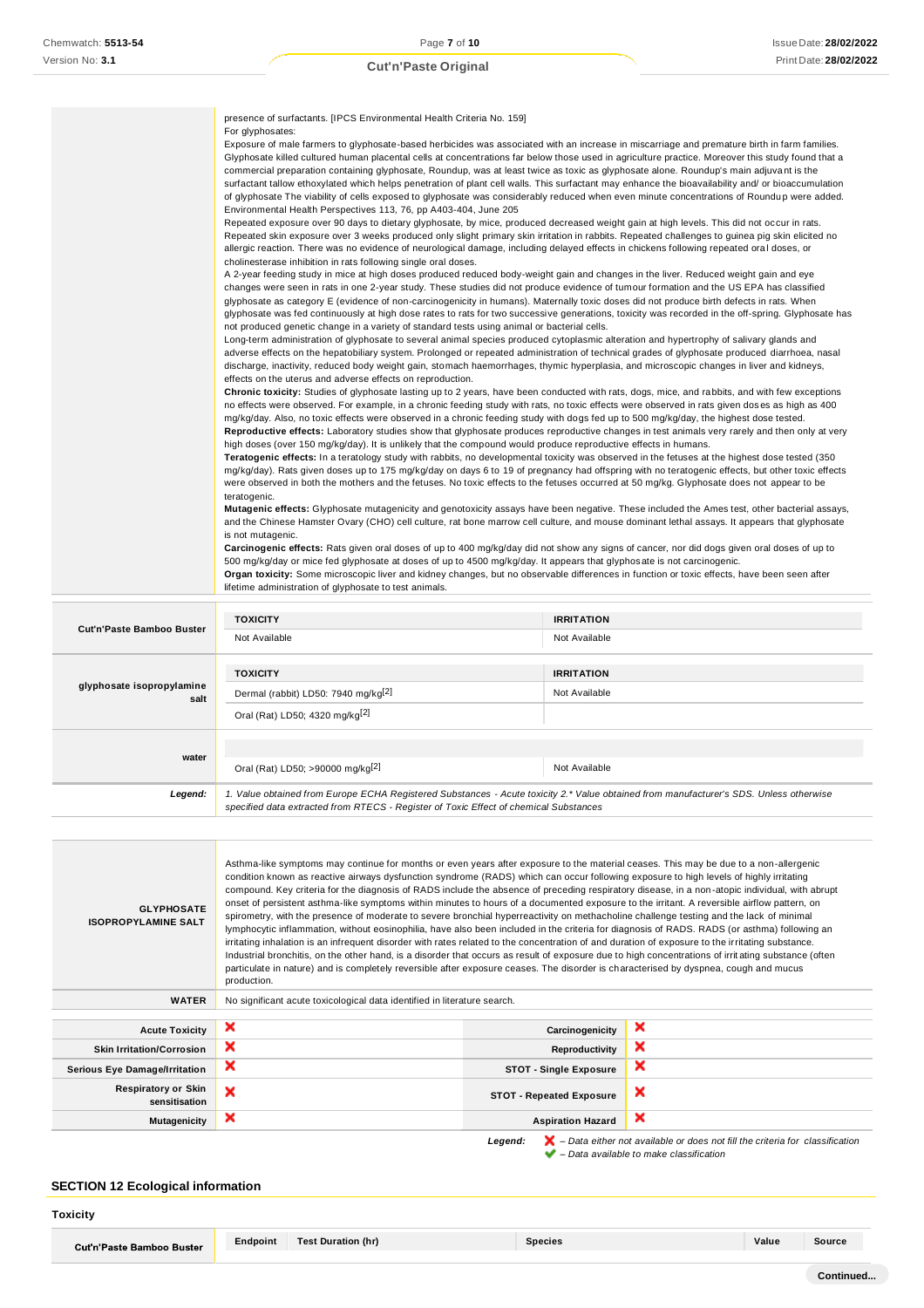#### Not<br>Available Available Not Available Not Available Not Available Not Available **Endpoint Test Duration (hr) Species Value Source** LC50 96h Fish 1.814mg/l 4 **glyphosate isopropylamine salt** EC50 EC50 72h 48h Algae or other aquatic plants Crustacea 1.89-3.26mg/L 4.01-6.41mg/l 4 4 NOEC(ECx) 96h Fish 0.001mg/L 4 EC50 96h Algae or other aquatic plants 0.31-0.37mg/L 4 **water** Not Available Not Available Not Available Not Available Not Available *Legend: Extracted from 1. IUCLID Toxicity Data 2. Europe ECHA Registered Substances - Ecotoxicological Information - Aquatic Toxicity 4. US EPA, Ecotox database - Aquatic Toxicity Data 5. ECETOC Aquatic Hazard Assessment Data 6. NITE (Japan) - Bioconcentration Data 7. METI (Japan) - Bioconcentration Data 8. Vendor Data*

**DO NOT** discharge into sewer or waterways.

#### **Persistence and degradability**

| Ingredient                       | Persistence: Water/Soil               | Persistence: Air |
|----------------------------------|---------------------------------------|------------------|
| water                            | LOW                                   | LOW              |
| <b>Bioaccumulative potential</b> |                                       |                  |
| Ingredient                       | <b>Bioaccumulation</b>                |                  |
|                                  | No Data available for all ingredients |                  |

### **Mobility in soil**

| Ingredient | <b>Mobility</b>                       |
|------------|---------------------------------------|
|            | No Data available for all ingredients |

#### **SECTION 13 Disposal considerations**

| Waste treatment methods      |                                                                                                                                                                                                                                                             |
|------------------------------|-------------------------------------------------------------------------------------------------------------------------------------------------------------------------------------------------------------------------------------------------------------|
| Product / Packaging disposal | Recycle wherever possible or consult manufacturer for recycling options.<br>Consult State Land Waste Authority for disposal.<br>Bury or incinerate residue at an approved site.<br>Recycle containers if possible, or dispose of in an authorised landfill. |

Ensure that the hazardous substance is disposed in accordance with the Hazardous Substances (Disposal) Notice 2017

#### **Disposal Requirements**

Not applicable as substance/ material is non hazardous.

#### **SECTION 14 Transport information**

| <b>Labels Required</b>  |                |
|-------------------------|----------------|
| <b>Marine Pollutant</b> | <b>NO</b>      |
| <b>HAZCHEM</b>          | Not Applicable |

#### **Land transport (UN): NOT REGULATED FOR TRANSPORT OF DANGEROUS GOODS**

**Air transport (ICAO-IATA / DGR): NOT REGULATED FOR TRANSPORT OF DANGEROUS GOODS**

**Sea transport (IMDG-Code / GGVSee): NOT REGULATED FOR TRANSPORT OF DANGEROUS GOODS**

#### **Transport in bulk according to Annex II of MARPOL and the IBC code**

Not Applicable

#### **Transport in bulk in accordance with MARPOL Annex V and the IMSBC Code**

| <b>Product name</b>       | Group         |
|---------------------------|---------------|
| osate isopropylamine salt | Not Available |
| water                     | Not Available |

#### **Transport in bulk in accordance with the ICG Code**

| <b>Product name</b>            | Ship Type     |
|--------------------------------|---------------|
| glyphosate isopropylamine salt | Not Available |
| water                          | Not Available |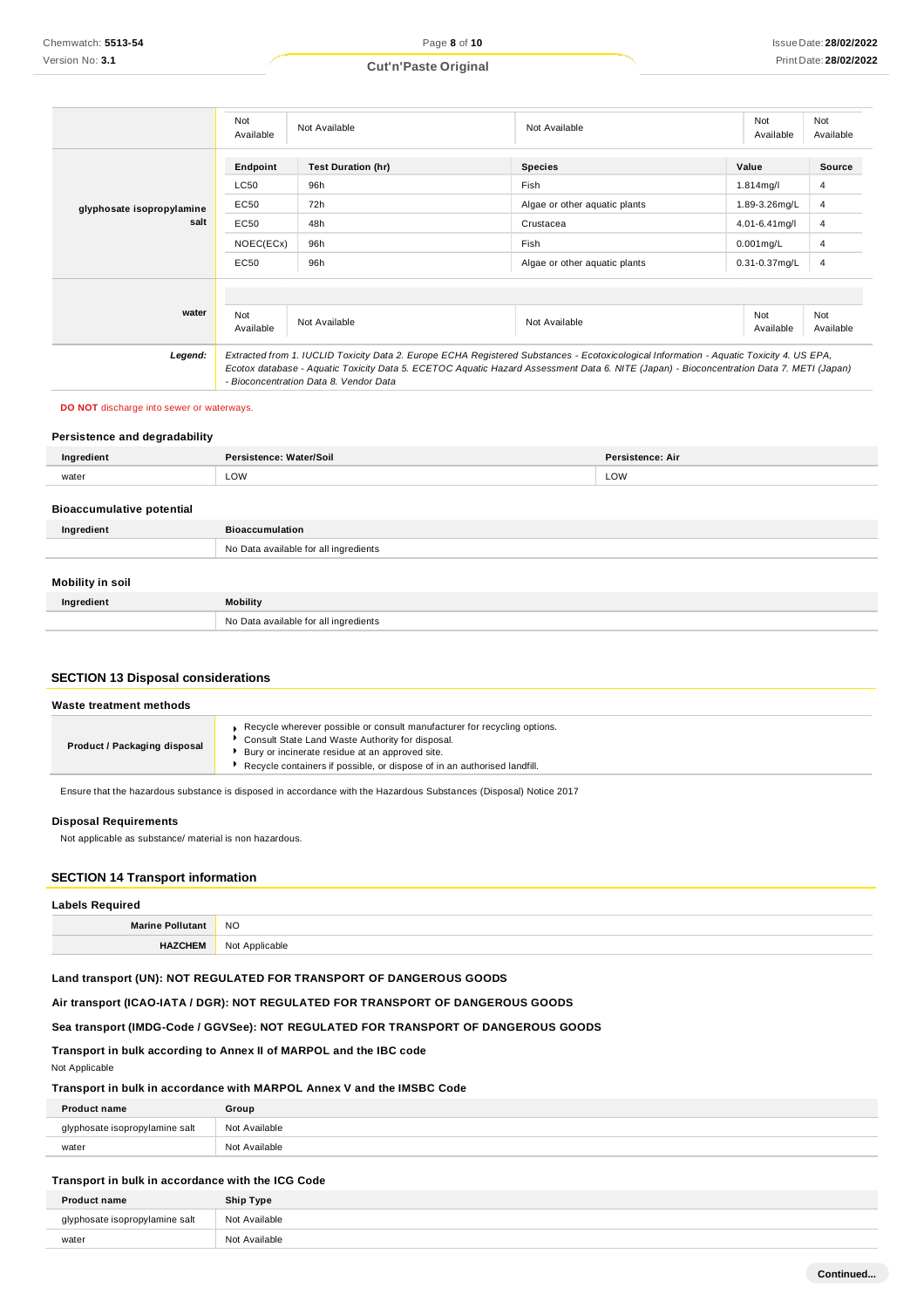#### **SECTION 15 Regulatory information**

#### **Safety, health and environmental regulations / legislation specific for the substance or mixture**

This substance is to be managed using the conditions specified in an applicable Group Standard

| <b>HSR Number</b> | <b>Group Standard</b> |
|-------------------|-----------------------|
| HSR100766         | Not Available         |
|                   |                       |

Please refer to Section 8 of the SDS for any applicable tolerable exposure limit or Section 12 for environmental exposure limit.

#### I **glyphosate isopropylamine salt is found on the following regulatory lists**

International Agency for Research on Cancer (IARC) - Agents Classified by the IARC Chemical Footprint Project - Chemicals of High Concern List International Agency for Research on Cancer (IARC) - Agents Classified by the IARC Monographs

Monographs - Group 2A: Probably carcinogenic to humans New Zealand Approved Hazardous Substances with controls New Zealand Hazardous Substances and New Organisms (HSNO) Act - Classification of Chemicals

New Zealand Hazardous Substances and New Organisms (HSNO) Act - Classification of Chemicals - Classification Data

New Zealand Inventory of Chemicals (NZIoC)

#### **water is found on the following regulatory lists**

New Zealand Inventory of Chemicals (NZIoC)

#### **Hazardous Substance Location**

Subject to the Health and Safety at Work (Hazardous Substances) Regulations 2017.

| $-122225$<br>юы |          |
|-----------------|----------|
| <b>Mat</b>      | Annluc   |
| Annlicable      | $-$ nhic |

#### **Certified Handler**

Subject to Part 4 of the Health and Safety at Work (Hazardous Substances) Regulations 2017.

| <b>Class of substance</b> | Quantities     |
|---------------------------|----------------|
| Not Applicable            | Not Applicable |

Refer Group Standards for further information

Do not apply on or around food and crops intended for humans or animals.

#### **Maximum quantities of certain hazardous substances permitted on passenger service vehicles**

Subject to Regulation 13.14 of the Health and Safety at Work (Hazardous Substances) Regulations 2017.

| <b>Hazard Class</b> | Gas (aggregate water capacity in mL) | Liquid (L)     | Solid (kg)     | Maximum quantity per package for each classification |
|---------------------|--------------------------------------|----------------|----------------|------------------------------------------------------|
| Not Applicable      | Not Applicable                       | Not Applicable | Not Applicable | I Not Applicable                                     |

#### **Tracking Requirements**

Not Applicable

#### **National Inventory Status**

| <b>National Inventory</b>                          | <b>Status</b>                                                                                                                                                                                     |
|----------------------------------------------------|---------------------------------------------------------------------------------------------------------------------------------------------------------------------------------------------------|
| Australia - AIIC / Australia<br>Non-Industrial Use | Yes                                                                                                                                                                                               |
| Canada - DSL                                       | Yes                                                                                                                                                                                               |
| Canada - NDSL                                      | No (glyphosate isopropylamine salt; water)                                                                                                                                                        |
| China - IECSC                                      | Yes                                                                                                                                                                                               |
| Europe - EINEC / ELINCS / NLP                      | Yes                                                                                                                                                                                               |
| Japan - ENCS                                       | No (glyphosate isopropylamine salt)                                                                                                                                                               |
| Korea - KECI                                       | No (glyphosate isopropylamine salt)                                                                                                                                                               |
| New Zealand - NZIoC                                | Yes                                                                                                                                                                                               |
| Philippines - PICCS                                | No (glyphosate isopropylamine salt)                                                                                                                                                               |
| <b>USA - TSCA</b>                                  | No (glyphosate isopropylamine salt)                                                                                                                                                               |
| Taiwan - TCSI                                      | Yes                                                                                                                                                                                               |
| Mexico - INSQ                                      | No (glyphosate isopropylamine salt)                                                                                                                                                               |
| Vietnam - NCI                                      | Yes                                                                                                                                                                                               |
| Russia - FBEPH                                     | Yes                                                                                                                                                                                               |
| Legend:                                            | Yes = All CAS declared ingredients are on the inventory<br>No = One or more of the CAS listed ingredients are not on the inventory. These ingredients may be exempt or will require registration. |

#### **SECTION 16 Other information**

| Date<br>Revision | 28/02/2022<br>.<br>__ |
|------------------|-----------------------|
| Initi<br>Date    | 251'<br>/2021<br>دے   |

#### **SDS Version Summary**

| Version |
|---------|